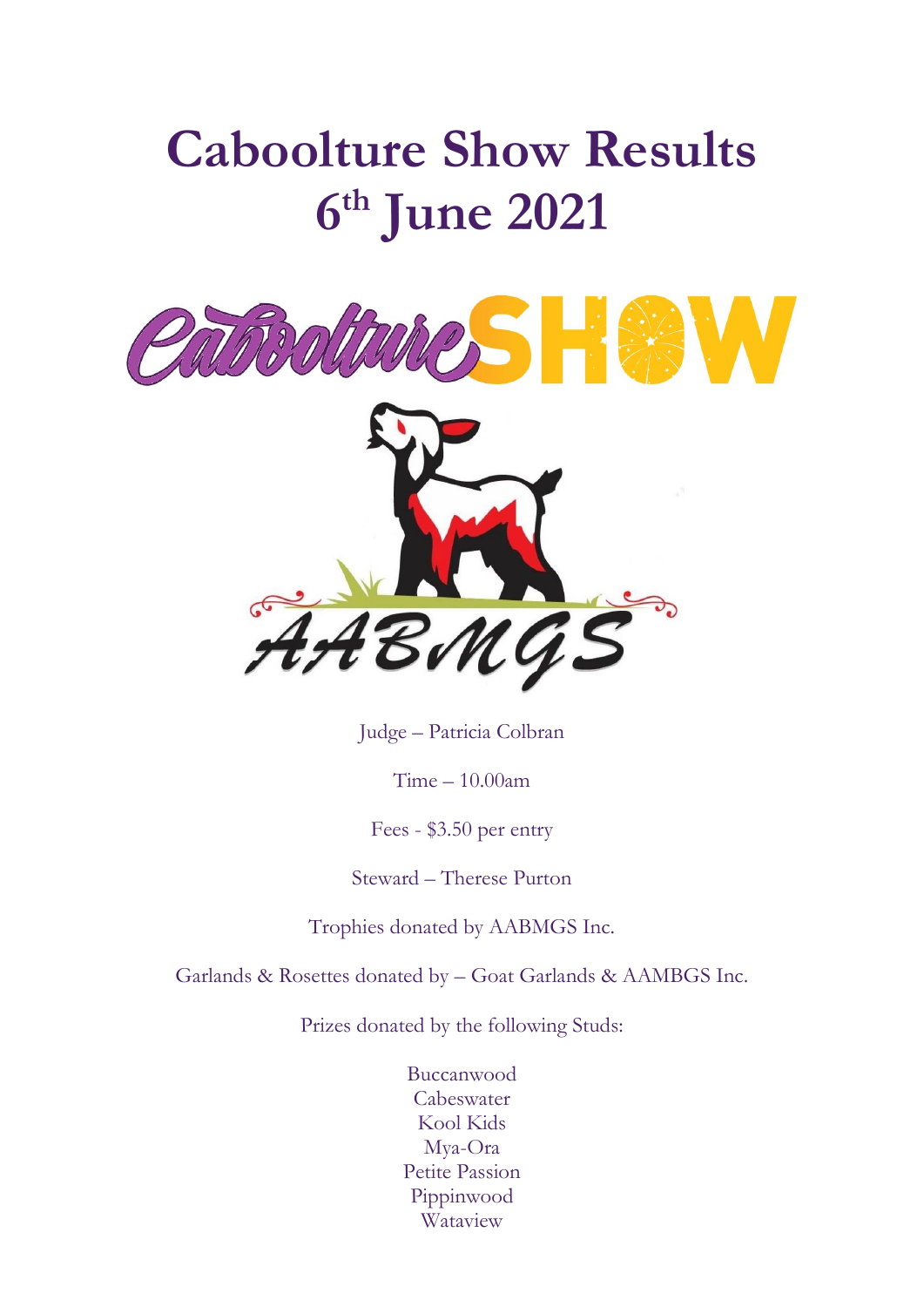#### **CLASSES:**

- **1. Best Presented – Any Breed (2)**
	- **1. Pickwil Stella – Sharnell & Dell Speechley, & Bernard Grace**
	- **2. Bundaller Pepeta - Sharnell & Dell Speechley, & Bernard Grace**
- **2. Kiddy Klass Handler - Any Breed (Children 7 years and under) (1) 1. Jacob Eldridge – Pickwil Stella**
- **3. Junior Handler - Any Breed (Children 8 to 16 years) (1) 1. Skye Rundle – Mya-Ora Rafiki**
- **4. Adult Handler - Any Breed (Over 16 years) (2)**
	- **1. Sharnell Speechley – Pickwil Stella**
	- **2. Dell Speechley – Bundaller Pepeta**
- **5. Best Udder – Any Breed (1) 1. Briawell Anamaria - Sharnell & Dell Speechley, & Bernard Grace**

#### **WETHERS:**

**7. Wether 6 to 12 months – Any Breed (1) 1. Mya-Ora Fynn – Lyndel Bentley**

#### **CHAMPION MINIATURE KID WETHER MYA-ORA FYNN**

**8. Wether 1 to 2 years – Any Breed (1)**

**1. Mya-Ora Rafiki – Skye Rundle**

**CHAMPION MINIATURE ADULT WETHER <b>MYA-ORA RAFIKI** 

#### **KID DOES UNDER 6 MONTHS:**

- **12. ELF Kid Doe under 6 months (1)**
- **1. Pippinwood Madam Cupcake - Sharnell & Dell Speechley, & Bernard Grace**

#### **CHAMPION KID DOE UNDER 6 MONTHS PIPPINWOOD MADAM CUPCAKE**

#### **KID DOES 6 TO 12 MONTHS:**

- **18. AUSTRALIAN MINIATURE Kid Doe 6 to 12 months (7)**
	- **1. Buccanwood Armani – Claire Pearson**
	- **2. Wataview Myfawny – Lyndell Bentley**
	- **3. Pippinwood Kingsley Rose - Sharnell & Dell Speechley, & Bernard Grace**
- **19. ELF Kid Doe 6 to 12 months (2)**
	- **1. Pippinwood Lady Emberlyn - Sharnell & Dell Speechley, & Bernard Grace**
	- **2. Pippinwood Nymeria - Sharnell & Dell Speechley, & Bernard Grace**
- **21. PYGMY Kid Doe 6 to 12 months (2)**
	- **1. Mya-Ora Lulu – Lyndell Bentley**
	- **2. Buccanwood Luarna – Claire Pearson**

**CHAMPION KID DOE 6 TO 12 MONTHS BUCCANWOOD ARMANI RESERVE CHAMPION KID DOE 6 TO 12 MONTHS WATAVIEW MYFAWNY**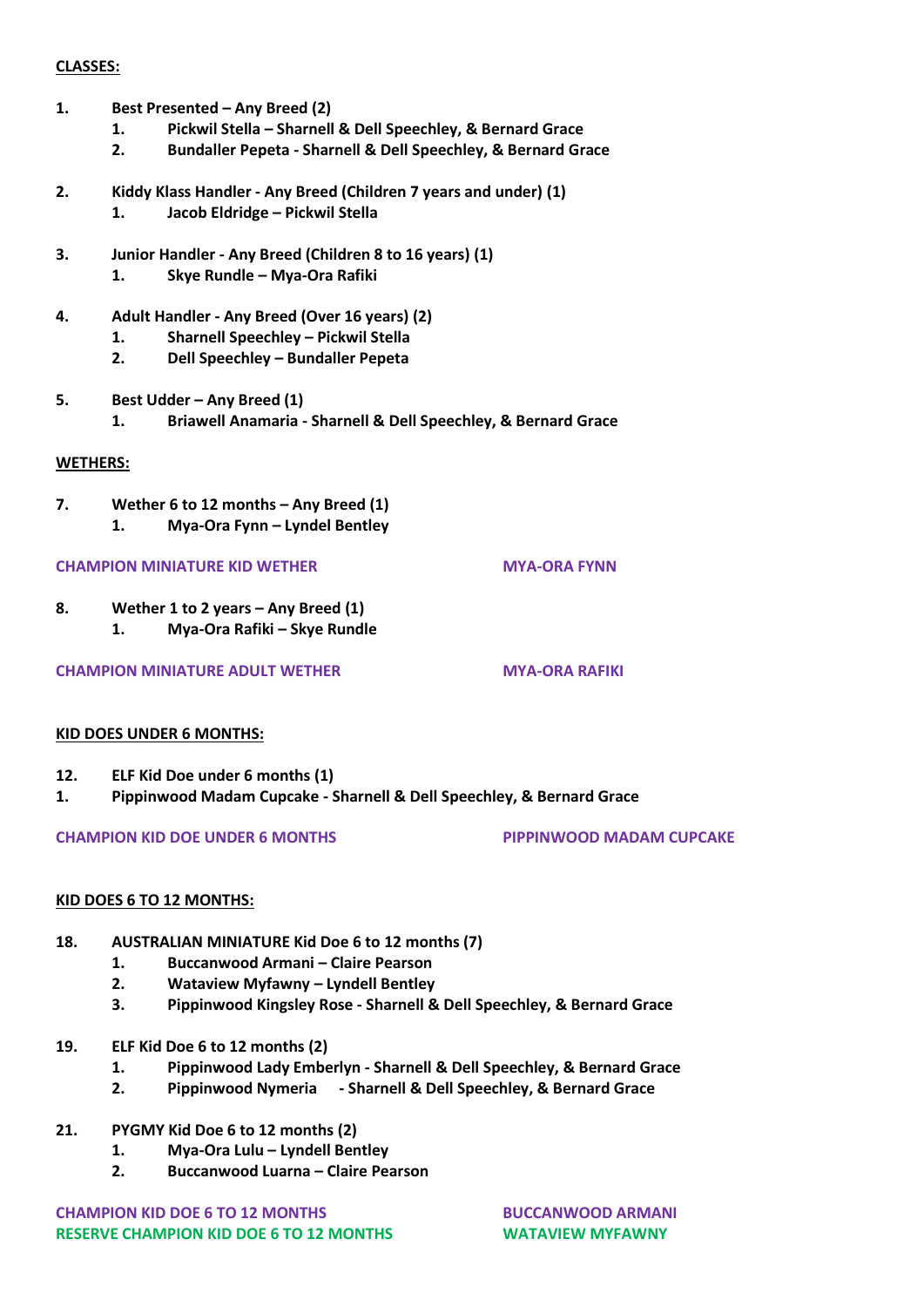#### **JUNIOR DOES 1 TO 3 YEARS:**

#### **25 & 26. AUSTRALIAN MINIATURE Junior Doe 1 to 3 years (COMBINED) (4)**

- **1. Pippinwood Sweet Ada-James - Sharnell & Dell Speechley, & Bernard Grace**
- **2. Buccanwood Miss Dior – Claire Pearson**
- **3. Pippinwood Enya Mevee - Sharnell & Dell Speechley, & Bernard Grace**
- **27. ELF Junior Doe 1 to 3 years (2)**
	- **1. Mya-Ora Little Dove - Sharnell & Dell Speechley, & Bernard Grace**
	- **2. Pippinwood Atlantis Kove - Sharnell & Dell Speechley, & Bernard Grace**
- **28. AUSTRALIAN SILKY Junior Doe 1 to 3 years (1)**
	- **1. Pippinwood Willa - Sharnell & Dell Speechley, & Bernard Grace**
- **29. PYGMY Junior Doe 1 to 3 years (1)**
	- **1. Mini-Lee Caitlin Rose – Claire Pearson**

# **CHAMPION JUNIOR DOE MINI-LEE CAITLIN ROSE**

**RESERVE CHAMPION JUNIOR DOE PIPPINWOOD SWEET ADA-JAMES**

#### **ADULT DOES OVER 3 YEARS & OVER: (MUST HAVE KIDDED)**

- **35. ELF Doe over 3 years (2)**
	- **1. Briawell Anamaria - Sharnell & Dell Speechley, & Bernard Grace**
- **37. PYGMY Adult Doe over 3 years (1)**
	- **1. Bundaller Pepeta - Sharnell & Dell Speechley, & Bernard Grace**
	- **2. Mya-Ora Melody Jane – Lyndell Bentley**

#### **CHAMPION ADULT DOE BUNDALLER PEPETA RESERVE CHAMPION ADULT DOE MYA-ORA MELODY-JANE**

#### **KID BUCKS UNDER 6 MONTHS:**

**42. ELF Kid Buck under 6 months (1) 1. Pippinwood Sir Walter Gubbins - Sharnell & Dell Speechley, & Bernard Grace**

**CHAMPION KID BUCK UNDER 6 MONTHS PIPPINWOOD SIR WALTER GUBBINS**

#### **KID BUCKS 6 TO 12 MONTHS:**

- **48. AUSTRALIAN MINIATURE Kid Buck 6 to 12 month (2)**
	- **1. Pippinwood Arcadian - Sharnell & Dell Speechley, & Bernard Grace**
	- **2. Cabeswater Mr Darcy – Paige & Skye Rundle**
- **51. PYGMY Kid Buck 6 to 12 months (2)**
	- **1. Vino Amore Storm Shadow – Claire Pearson**
	- **2. Buccanwood Benjamin Button – Claire Pearson**
- **53. MINIATURE BOER Kid Buck 6 to 12 months (1)**
	- **1. Pippinwood Maverick - Sharnell & Dell Speechley, & Bernard Grace**

**CHAMPION KID BUCK 6 TO 12 MONTHS PIPPINWOOD ARCADIAN RESERVE CHAMPION KID BUCK 6 TO 12 MONTHS VINO AMORE STORM SHADOW**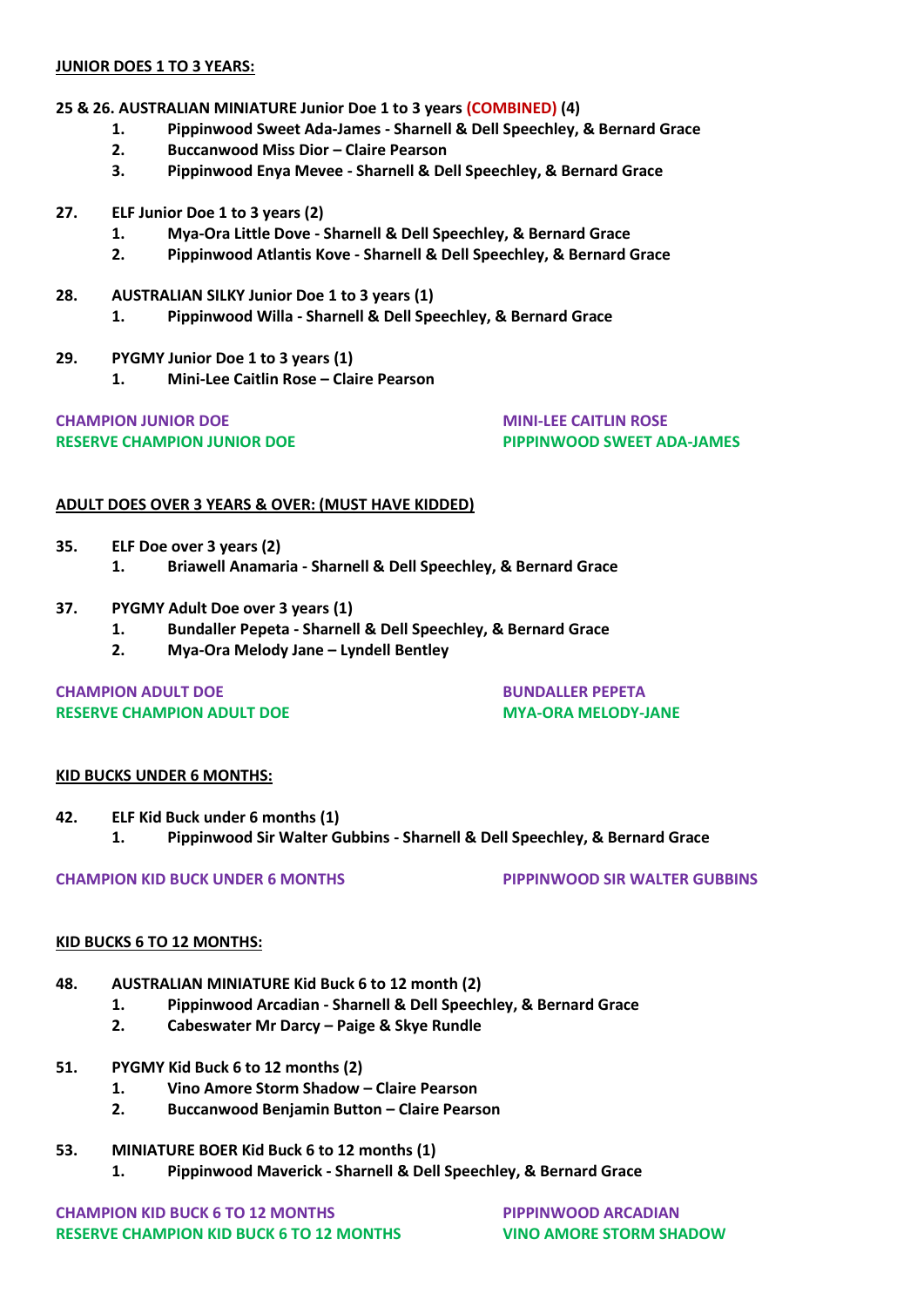#### **JUNIOR BUCKS 1 TO 3 YEARS:**

- **55. AUSTRALIAN MINIATURE Junior Buck 1 to 3 years (3)**
	- **1. Wataview Cassius – Lyndell Bentley**
	- **2. Craiglea Baloo – Claire Pearson**
- **56. ELF Junior Buck 1 to 3 years (1)**
	- **1. Wild River Crescent - Sharnell & Dell Speechley, & Bernard Grace**
- **58. PYGMY Junior Buck 1 to 3 years (1)**
	- **1. Mya-Ora Sammy Davis – Lyndell Bentley**

**CHAMPION JUNIOR BUCK WATAVIEW CASSIUS RESERVE CHAMPION JUNIOR BUCK MYA-ORA SAMMY DAVIS** 



# BEST OF BREED AUSTRALIAN MINIATURE GOAT **WATAVIEW CASSIUS**

LYNDELL BENTLEY WATAVIEW STUD

### BEST OF BREED ELF GOAT **MYA-ORA LITTLE DOVE**

SHARNELL & DELL SPEECHLEY, & BERNARD GRACE PIPPINWOOD STUD

# BEST OF BREED AUSTRALIAN SILKY GOAT

# **PIPPINWOOD WILLA**

SHARNELL & DELL SPEECHLEY, & BERNARD GRACE PIPPINWOOD STUD

BEST OF BREED PYGMY GOAT

# **BUNDULLAR PEPETA**

SHARNELL & DELL SPEECHLEY, & BERNARD GRACE PIPPINWOOD STUD

BEST OF BREED MINIATURE BOER GOAT **PIPPINWOOD MAVERICK**

SHARNELL & DELL SPEECHLEY, & BERNARD GRACE PIPPINWOOD STUD